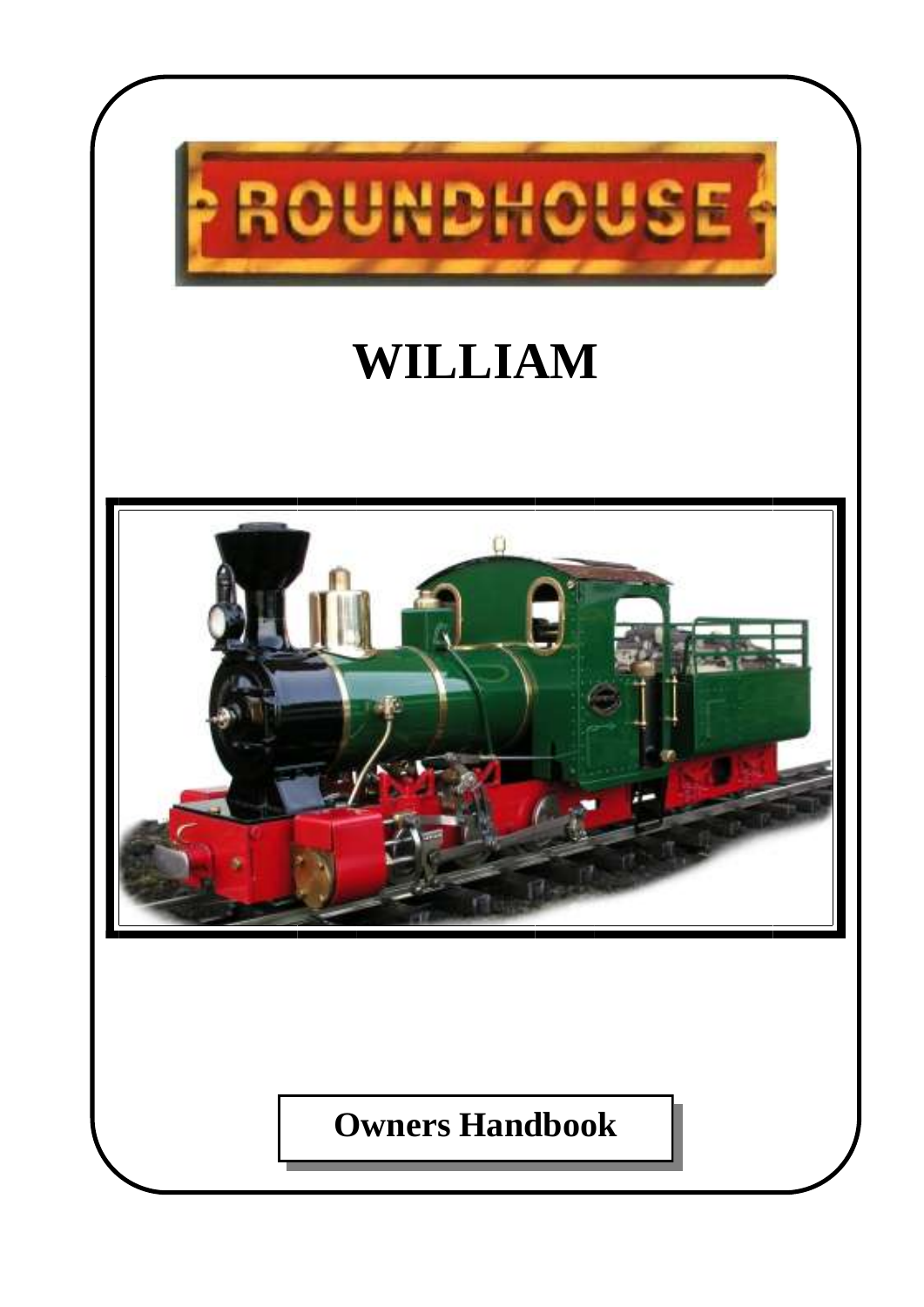# **Operating Instructions**

**IMPORTANT:** Read these instructions carefully before operating the locomotive

The following items are required for running this engine and are not included with the model.

**Fuel** Butane gas. See 'Filling the gas tank' **Water** See 'Filling the boiler' **Lubricating oil** See 'Lubrication'

# **SAFETY PRECAUTIONS**

This is a working model locomotive using steam under pressure and highly flammable fuel. Provided it is operated with reasonable care and attention, no problems should arise.

It is intended for use out of doors and must only be operated in a wellventilated area.

Whilst the locomotive is in use, hot gasses are exhausted up the chimney and excess steam frequently blows off through the safety valve even when stationary, so operator and spectators should not bend over the model.

As you will appreciate, this is not a toy and is therefore unsuitable for young unsupervised children.

Follow manufacturers recommendations regarding the safe storage of Butane gas canisters.

Some areas of the model will get quite hot whilst it is operating, so a pair of gloves are provided in the tool kit for your protection. Always have to hand either a fire extinguisher or wet cloth when operating the model.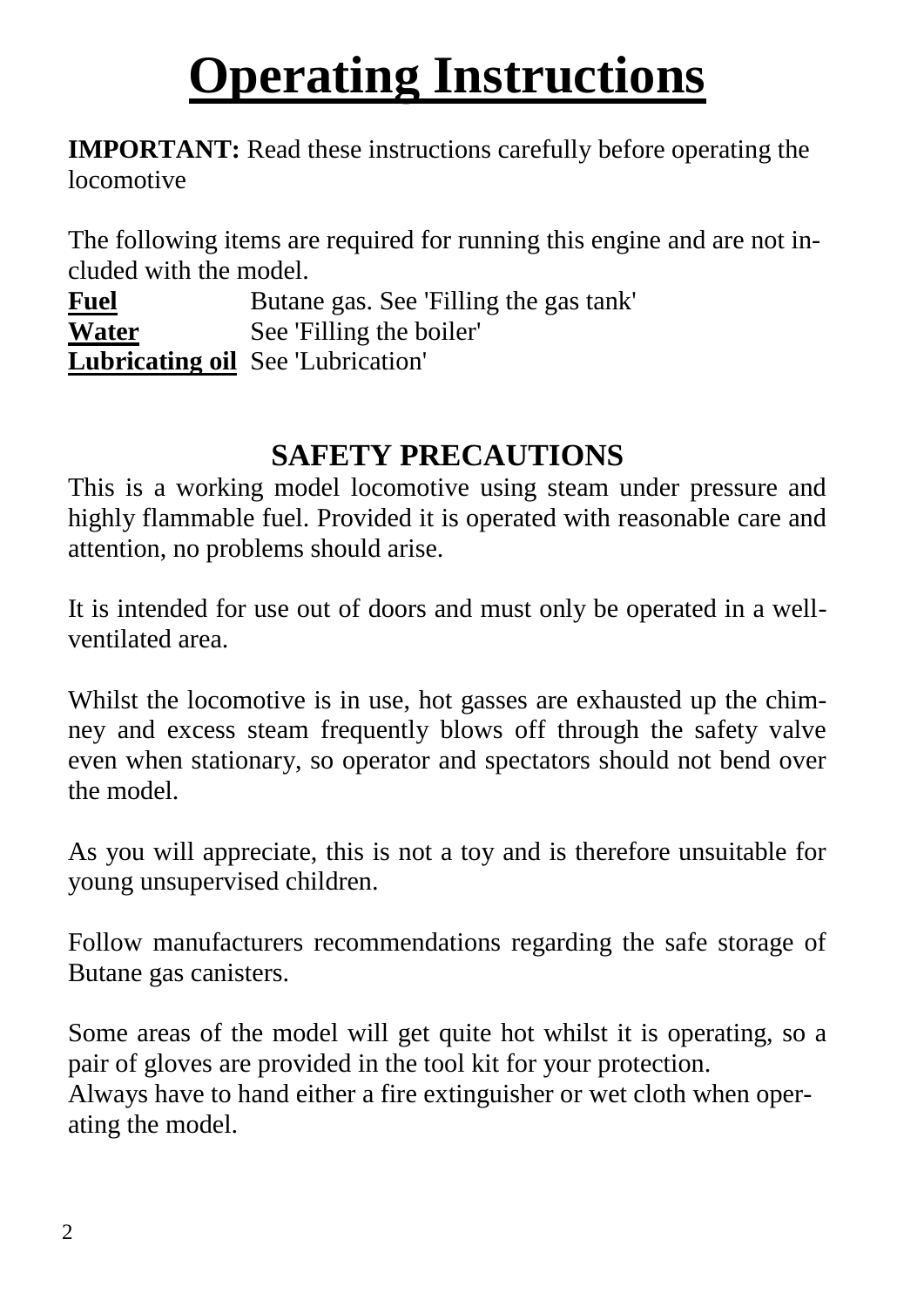# William Instruction Booklet



# **CONTENTS**

| Tool kit                                                                                                                   | Page 4                                         |
|----------------------------------------------------------------------------------------------------------------------------|------------------------------------------------|
| Running in                                                                                                                 | Page 4                                         |
| Access to controls<br>Identification of parts of the locomotive                                                            | Page 4<br>Page 5                               |
| Preparations for operation<br>1. Filling the Gas Tank<br>2. Filling the Boiler<br>3. Lubrication<br>4. Lighting the Burner | Page 6<br>Page 6<br>Page 6<br>Page 7<br>Page 8 |
| Running the locomotive                                                                                                     | Page 9                                         |
| Driving manually                                                                                                           | Page 9                                         |
| Driving by radio control                                                                                                   | Page 10                                        |
| Storage between operating sessions                                                                                         | Page 11                                        |
| Altering wheel gauge                                                                                                       | Page 11                                        |
| Trouble shooting & maintenance                                                                                             | Page 12                                        |
| Gas system                                                                                                                 | page 13                                        |
| Service and parts                                                                                                          | page 16                                        |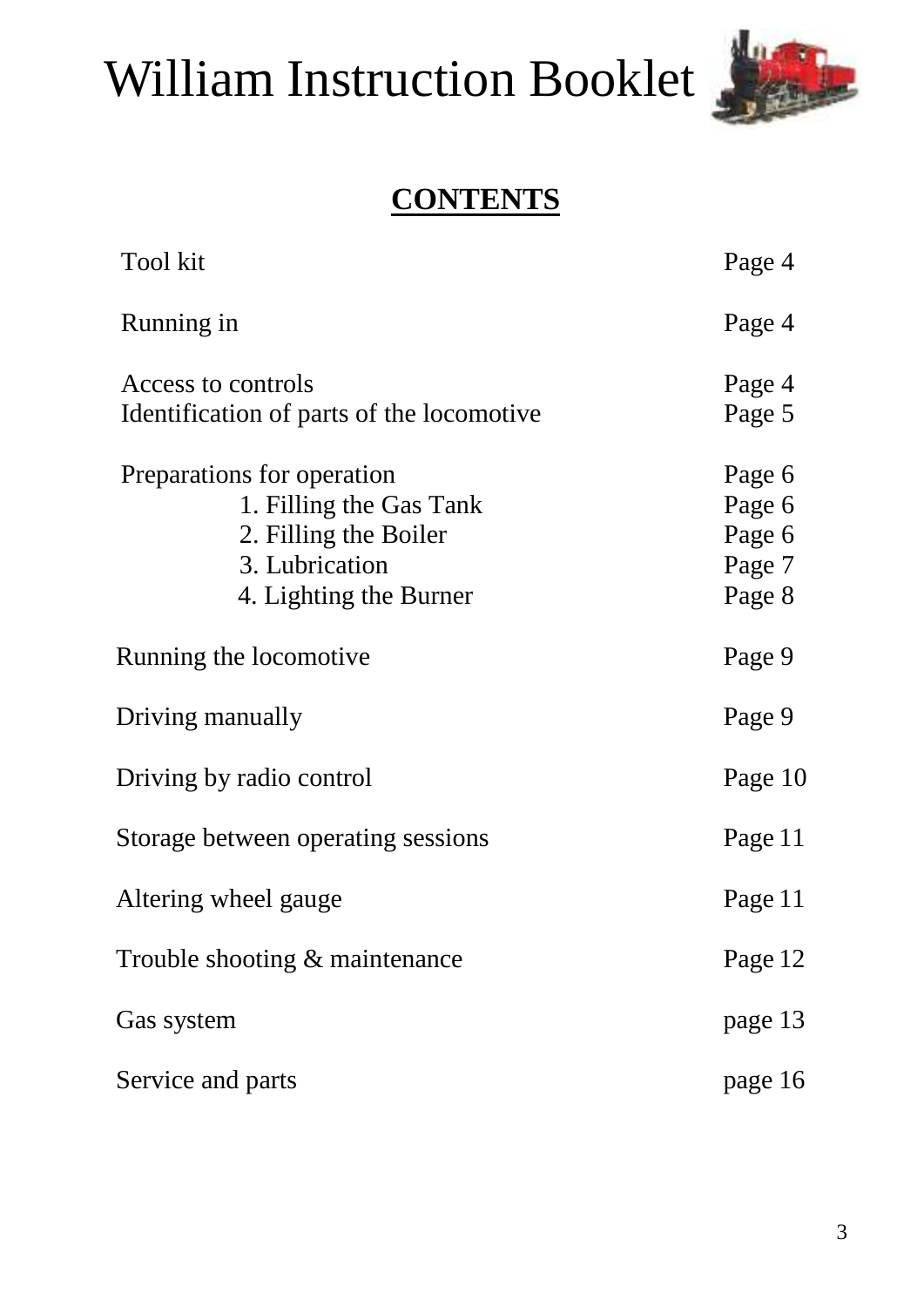# **TOOL KIT**

The following items are included with your locomotive. One 60m1 bottle of special steam oil for use in the cylinder lubricator. One 60m1 syringe with plastic tube for filling the boiler with water. One set of spare washers and '0' rings. One spare gas jet. One Allen key for cylinder socket cap screws. One pair of protective gloves. One cleaning duster.

#### **RUNNING IN**

All locomotives are extensively test run before leaving the factory, but they will still require a certain amount of running in when new, to overcome initial tightness and allow valves etc. to 'bed in'.

# **ACCESS TO THE CONTROLS**

For normal operation, all controls are accessible without the need to remove any part of the locomotive, however, to give access to the gas tank when filling, the cab roof hinges up. Care should be taken when opening the cab roof. Gently grasp either side of the roof hinge and firstly lift the hinge vertically upwards. This will lift the hinge clear of the cab, and allow the roof to then tilt to the side.

The gas regulator is accessible through the rear of the cab and on manual control engines, the steam regulator is accessible through the right hand cab doorway and reversing lever through the left hand cab doorway.

The radio control receiver, batteries and switch are housed in the tender and access to batteries and receiver is by lifting the dummy coal or wood load.

# **COUPLING ENGINE AND TENDER**

The tender has a steel pin under the front which should be fitted into one of the two holes in the draw bar from the engine. Use the first hole for close coupling if running on large radius curves, or the second hole if curves are tight.

On radio controlled versions, the servo leads pass through the rear buffer beam and should be coupled to the leads from the tender.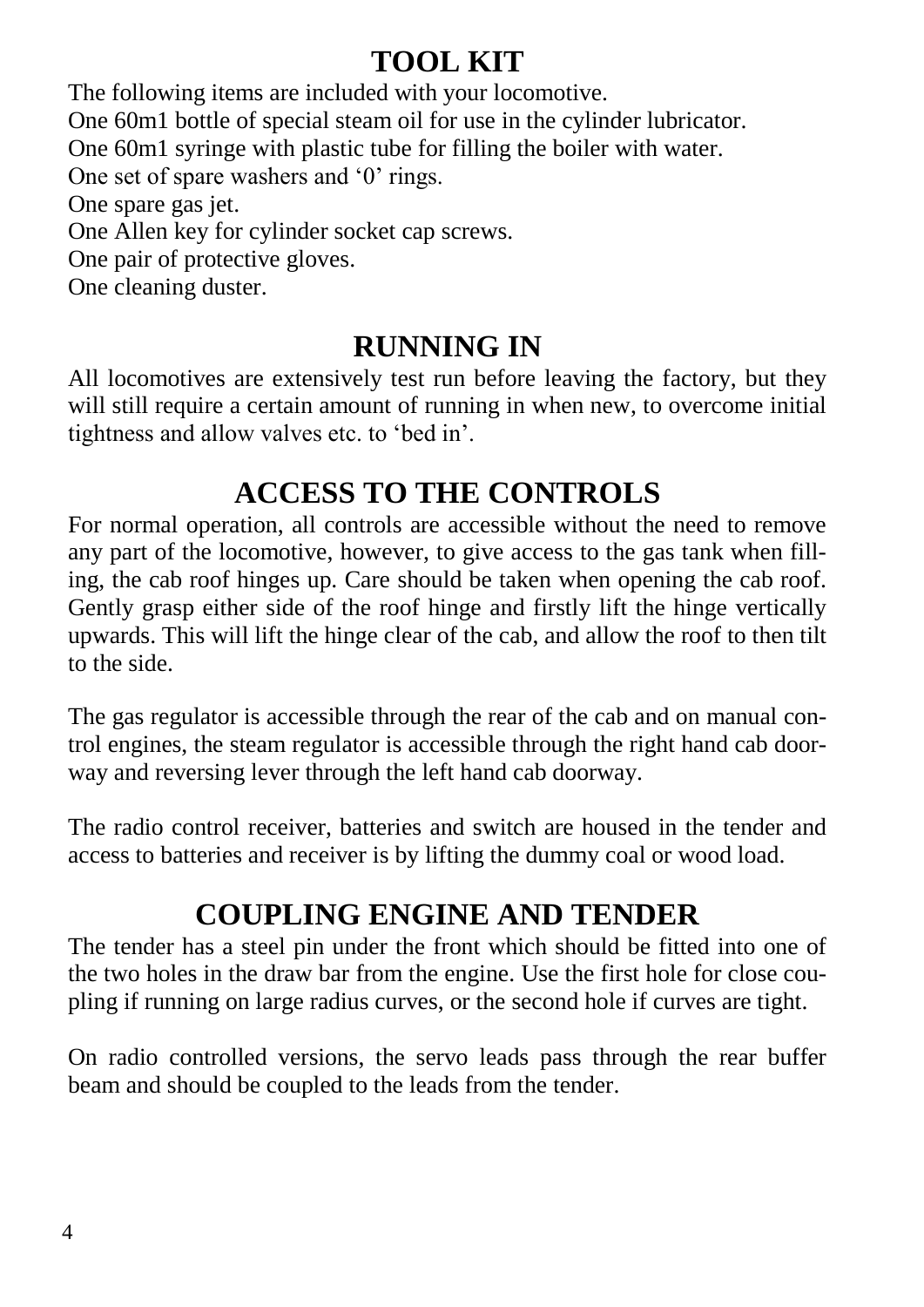#### **IDENTIFICATION OF PARTS OF THE LOCOMOTIVE**

Radio controlled version illustrated 1/ Lubricator drain screw. 2/ Lubricator filler cap. 3/ Reversing servo, this is replaced by a reversing lever on manual models. 4/ Pressure gauge. 5/ Gas regulator. 6/ Gas tank. 7/ Gas filler valve. 8/ Steam regulator. 9/ Steam regulator servo and linkage (not fitted on manual control engines). 10/ Gas burner. 11/ Safety valve.

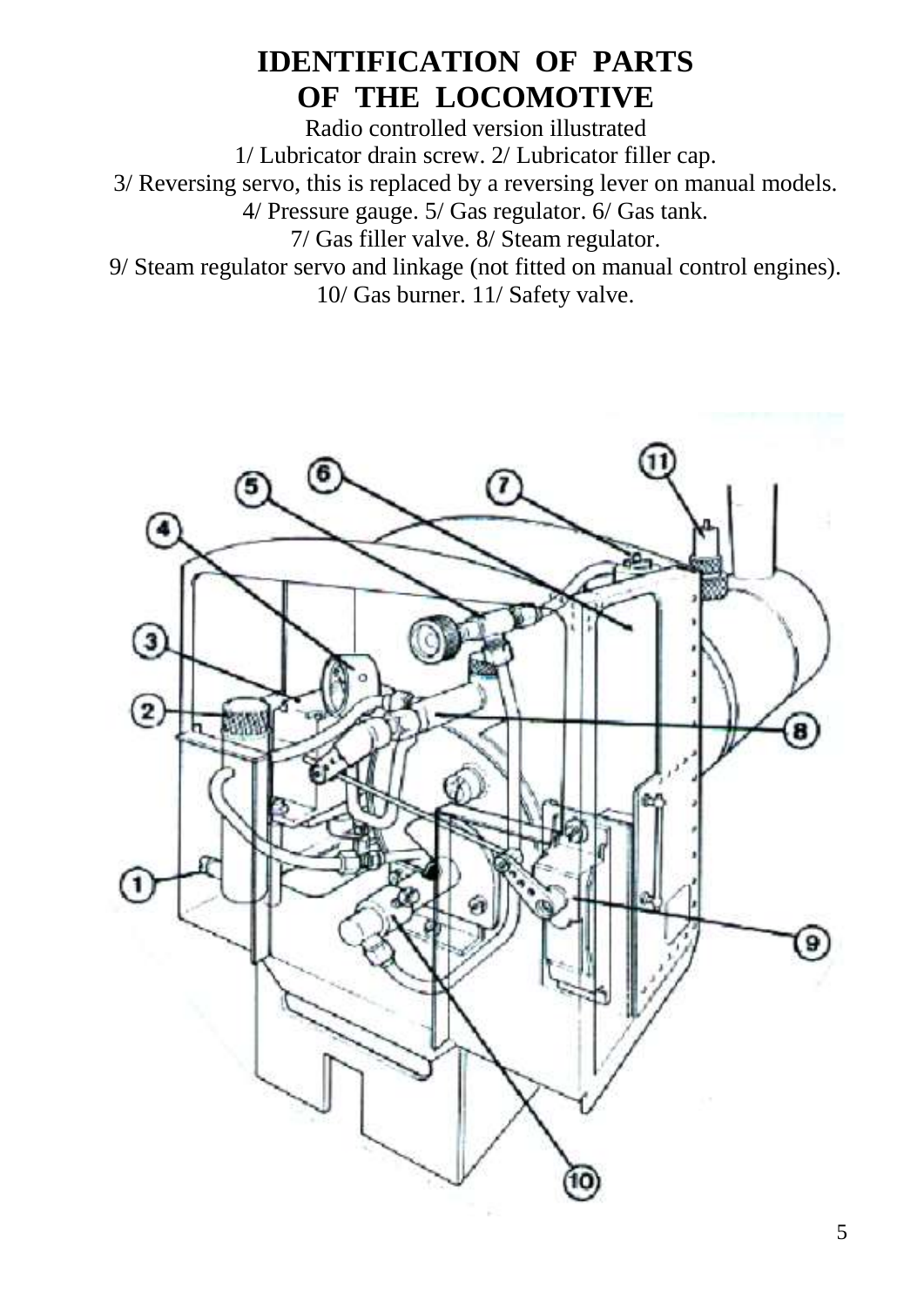# **PREPARING FOR OPERATION**

The locomotive must be serviced before being operated. It is important to perform all the following operations.

#### **1) FILLING THE GAS TANK**

The filling of the gas tank should only be carried out in a well-ventilated area, where there are no naked lights or other lighted locomotives close by. Ordinary Butane or Iso-butane gas (as used in gas cigarette lighters) is the preferred fuel, though for economy, the larger canisters as used for blowlamps or camping stoves etc. are better. The larger canisters have an EN417 threaded self sealing valve on top and require a special adapter to couple up to the filler valve on the locomotive. A special brass gas filler adapter is obtainable from your local garden railway supplier or direct from **ROUNDHOUSE.**

Mixed gasses are also available and may be used if ordinary butane or isobutane are not available, but see 'Gas System' on page 13 for more information on this subject.

Before attempting to fill the gas tank, make sure that the gas control valve is closed by turning it clockwise.

The filler valve for the gas tank is on top of the tank under the cab roof. Invert the gas canister and place its nozzle over the gas filler valve. Support the tank from underneath and press the canister down. The gas will be heard hissing as it enters the tank and a small amount will escape around the valve. This is quite normal and is the tank venting as the liquid enters. After about 20 to 30 seconds, liquid gas will emerge from the valve showing that the tank is full. Remove the canister immediately.

#### **2) FILLING THE BOILER**

A syringe and plastic pipe are supplied for filling of the boiler.

The boiler is filled with water through the filler plug housed under the brass dome on top of the boiler. The brass dome is a substantial and heavy item, being turned from solid brass. Care is needed when removing the dome, especially when the engine is hot, as the dome itself will be hot. Take care not to drop the dome onto the locomotive, as the weight of it may damage the model. Lift off the brass dome then remove the filler plug by unscrewing it. Fill the boiler right to the top with clean water. Distilled water is recommended if available. As an alternative to distilled water if this is unavailable, clean tap water can be used in soft water areas. Also, rain water or water from a dehumidifier can be used provided that it is adequately filtered

Do not use deionised water as this type of water may cause long term damage to the boiler and fittings.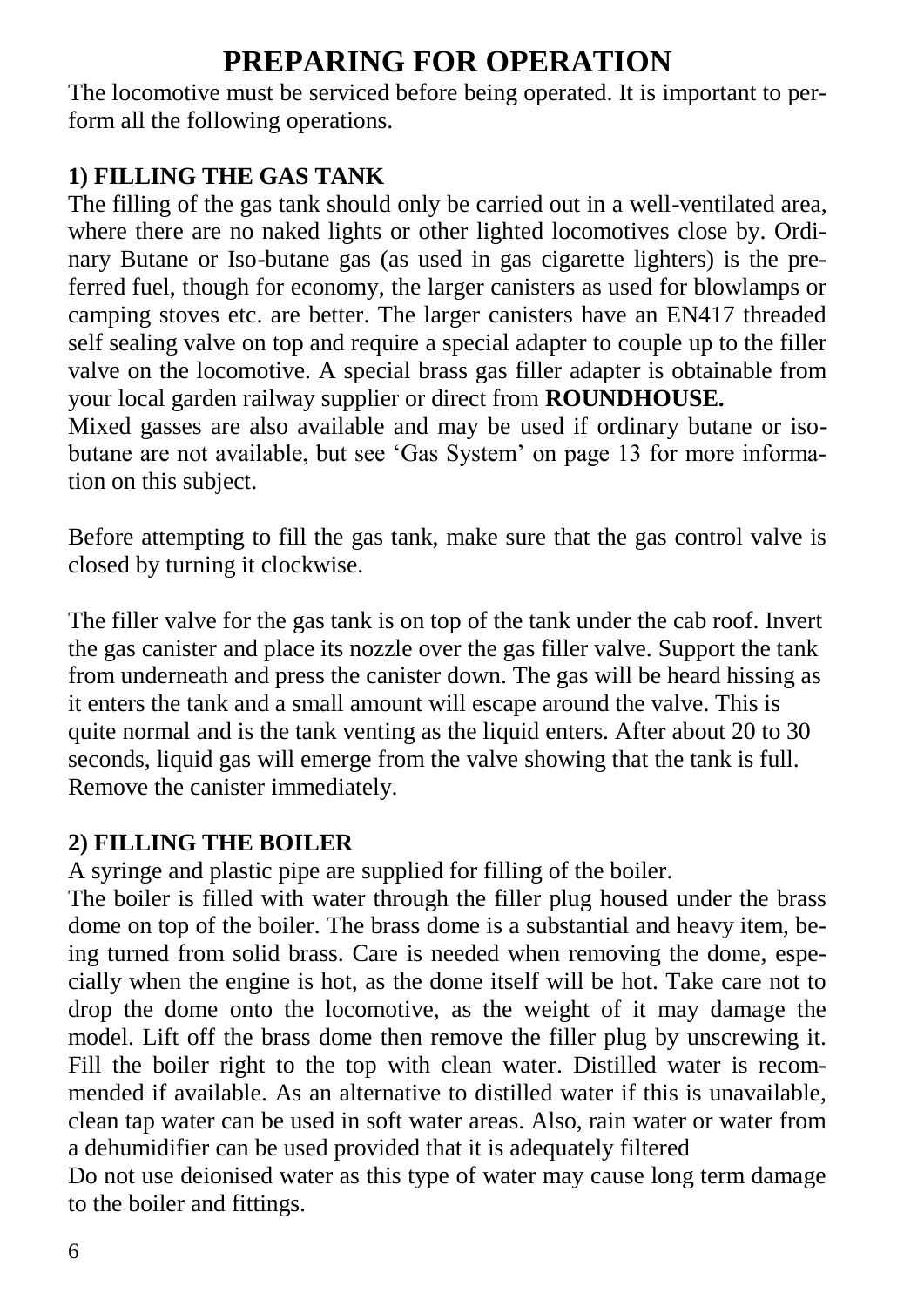There has to be a space above the water to allow steam to be raised so, insert the end of the plastic pipe into the boiler and withdraw 30ml of water with the syringe. Replace the filler plug finger tight.

#### **3) LUBRICATION**

Regular lubrication of all working parts is important and should be carried out before each operating session. There are two types of lubrication required: The external moving linkages and bearings are lubricated with a medium oil such as motor engine oil, and the internal steam mechanisms such as cylinders, pistons and valves are lubricated with a special steam oil that is mixed with the steam. Infrequent external lubrication will allow parts to run dry, and over oiling can form pools around operating parts that attract dirt and grit. If too thin an oil is used it will evaporate very quickly as the loco gets hot – leading to dry running. We recommend the use of a 20-50 motor oil for external lubrication.

Internal lubrication is achieved by steam oil that is mixed with the steam in the displacement lubricator, housed in the left-hand side of the cab. Remove the knurled cap from the top and slacken the drain screw two or three turns at the bottom but do not remove it. Any water in the lubricator will run out through the drain screw. Tighten the drain screw and refill with the steam oil supplied, then replace the cap. Take time filling the lubricator, especially when cold, as the oil takes time to run down and may trap an air bubble. Both cap and drain screw are fitted with '0' rings and need only be closed finger tight.

**NOTE:** Only special steam oil as supplied should be used in the lubricator and under no circumstances should ordinary oil be substituted, or damage may result.

The gas and steam regulators will require periodic lubrication – see the troubleshooting section for details.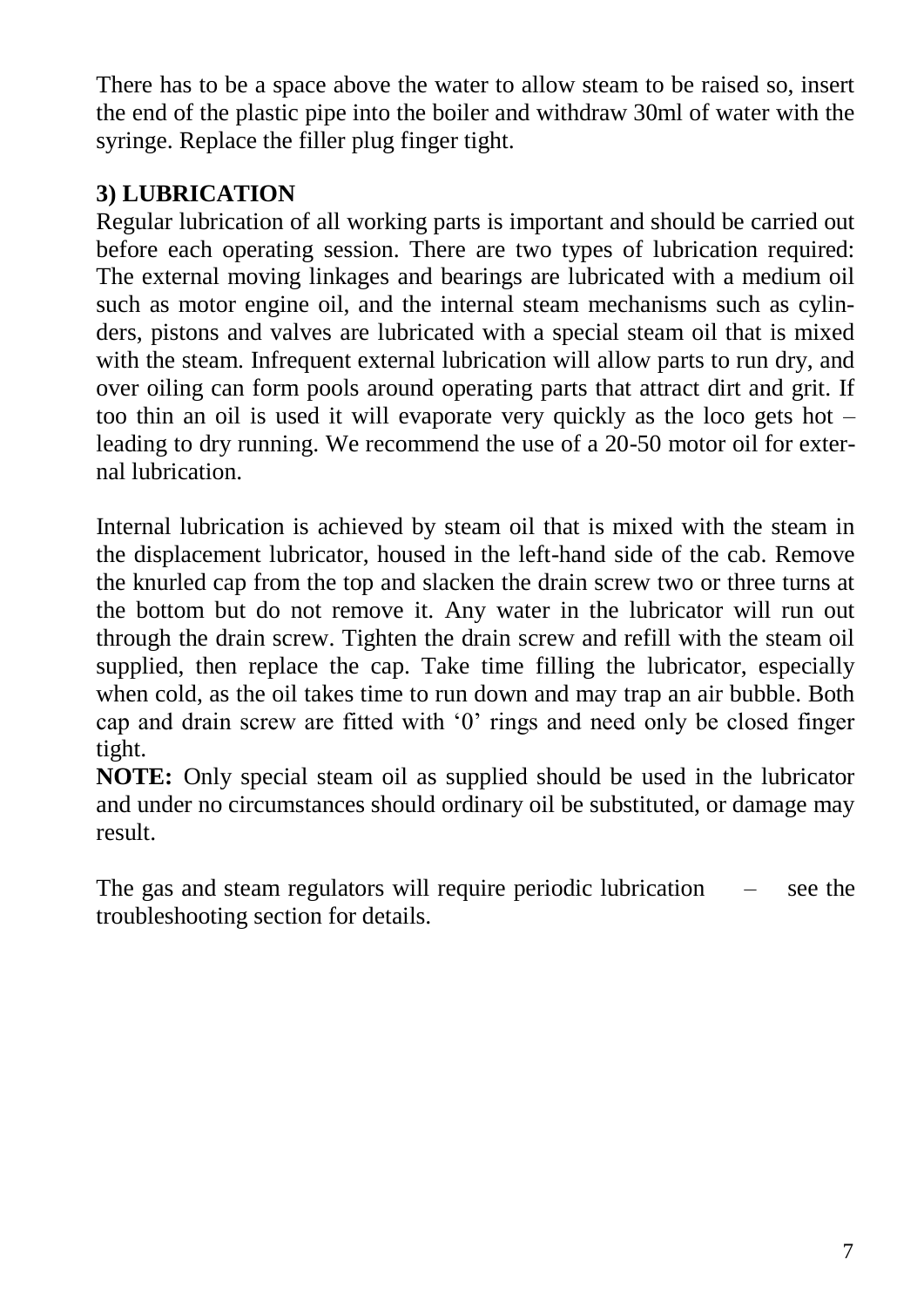#### **4) LIGHTING THE BURNER**

**WARNING:** Before lighting read the section on gas system troubleshooting (page 13) and be aware of potential problems. If the gas system is not operating correctly, **shut it off immediately** or damage may result.

Move the locomotive to another location before lighting. Butane is heavier than air and small pockets of gas can collect around the locomotive during filling.

To light the burner, hold a lighted match or cigarette lighter over the top of the chimney and **slowly** open the gas regulator by turning it anti-clockwise. The gas should ignite almost immediately with a pop as the flame travels down the chimney and into the boiler tube. The burner should be audible but not too loud.

**NOTE** as stated above, the gas regulator should be opened slowly until the burner ignites. If opened too quickly, particularly when the engine is cold or if the gas tank has just been filled, it is possible that the flame may not travel back into the boiler flue but stay in the smokebox. If this should happen, the burner will sound quite different to normal and the blue flame will be visible in the smokebox if viewed down the chimney from a safe height. Should this happen, turn off the gas immediately or damage may result and then re-light it. If the problem persists and it is not possible to ignite the burner correctly, then a dirty jet should be suspected and cleaned as detailed on page 13.

For the first couple of minutes keep the burner on low. This is important, as until it warms up, the flame will be a little unstable and turning it up too much could cause it to go out. Also, with a completely full tank, liquid gas could be drawn off instead of vaporized gas, which can also extinguish the flame.

After a couple of minutes, the gas control valve can be opened more to speed up steam raising. Open the gas regulator slowly to about one full turn.

The full range of adjustment (closed to fully open) is achieved within the **first full rotation** of the gas regulator knob any more is unnecessary. It should not be opened more than this, as it is possible to unscrew the spindle completely and release gas into the cab, which is potentially dangerous.

To achieve a more accurate setting of the gas flow, it helps to pull very gently on the regulator knob, adjust the gas flow, and then release the regulator.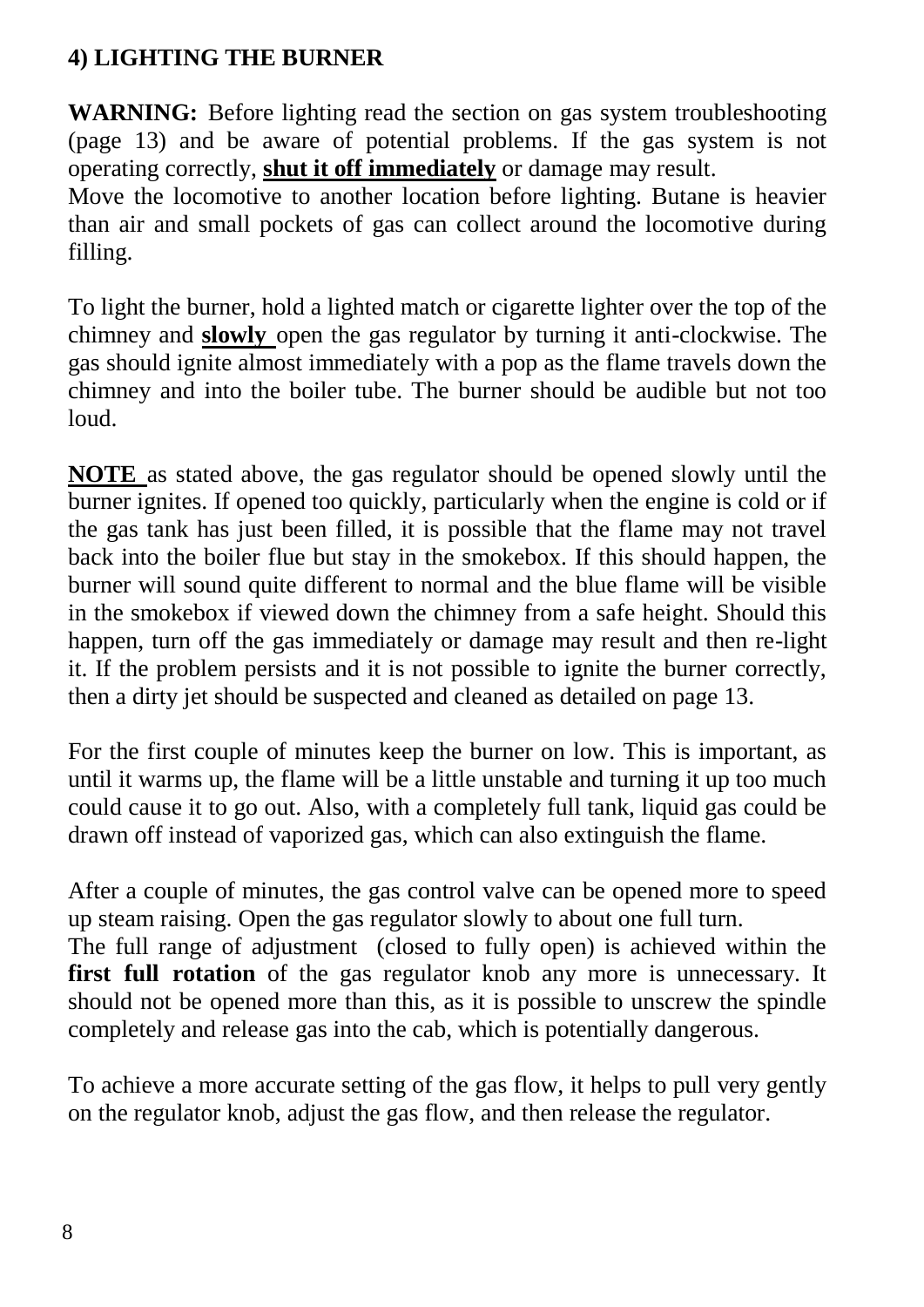# **RUNNING THE LOCOMOTIVE**

When full working pressure has been reached (about 40psi), the safety valve will start to blow off steam. Steam generation can be controlled by the gas valve in the cab. If the safety valve blows off frequently during running, then too much steam is being produced, which wastes water and gas. Turning down the burner will decrease the amount of steam created. Conversely, if steam pressure is not maintained during a run, then the burner should be turned up. After a few minutes of running it may be noticed that the gas pressure through the burner has increased. This is due to the gas tank becoming warmer and so increasing the gas pressure. Simply turn the gas down – this may need to be performed several times during a run. The art of balancing steam generation to the operational requirement by the adjustment of the gas control valve will quickly be learned.

The gas tank has a duration of about 25 minutes, though this will vary a little depending on gas valve setting. The boiler should not be allowed to run dry, and the gas tank capacity is such that the gas should run out before the water. When the gas is fully used up, the steam pressure in the boiler will be seen to gradually drop until the loco comes to a halt. Should the water expire before the gas is fully used, the pressure will drop rapidly and the loco will stop. Check the pressure gauge  $-$  if this is zero turn off the gas. No damage will result if the gas is turned off immediately.

#### **DRIVING THE LOCOMOTIVE MANUALLY**

On manually controlled locomotives, there are three main controls, all of which are housed in the cab.

1) The gas regulator, which should be used to control steam generation as described earlier.

2) The reversing lever. This is in the left-hand side of the cab and is moved fully forward for running in a forward direction and full back to run in the reverse direction. It should be parked in the centre (mid gear) when the locomotive is stationary for any length of time. When in mid gear position, the valve gear is effectively in neutral and the engine will not move under steam power.

3) The regulator. This is the main steam control valve and regulates the speed at which the engine will run. The regulator handle is situated in the right hand cab doorway and is moved anti-clockwise to open and clockwise to close. Using the reversing lever, select the desired direction of travel and open the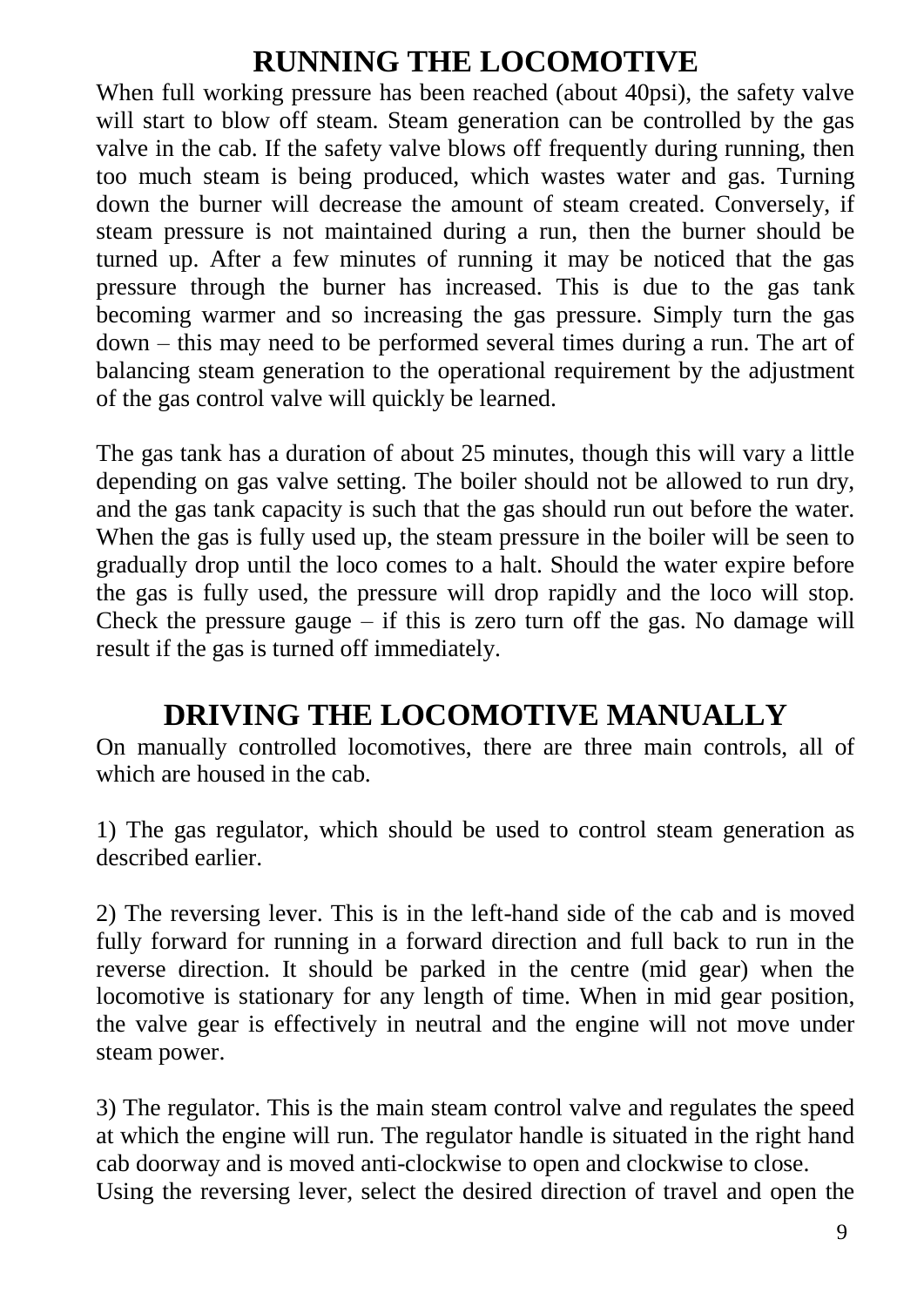regulator a little. Initially, there will be a certain amount of water in the pipes and cylinders, which will exhaust through the chimney and, after a few moments, the engine will move jerkily, until this clears. Once the parts have warmed up, the engine will move off steadily and it's speed can be controlled with the regulator. Subsequent starts will be quite smooth once the cylinders etc. have reached their normal operating temperature.

To reverse the locomotive, close the regulator to bring it to a halt, move the reversing lever over and open the regulator again.

The art of fine control will soon be learnt with a little practice.

# **DRIVING BY RADIO CONTROL**

On a radio controlled model, speed and direction are controlled by moving the two levers on the transmitter supplied. The left hand lever operates the steam regulator, down for stop, up for go and the right hand lever operates the reversing valve gear, left for forward, right for reverse and centre for mid gear (neutral).

Switch on the transmitter with the switch in the centre of the front panel. The battery meter above should indicate that the batteries are OK. Switch on the receiver on the locomotive with the switch on the front of the tender. Select the desired direction of travel by holding the right hand lever fully over, and then open the regulator a little by moving the left-hand lever upwards slowly. The locomotive will now move off as described in the manual control section. The art of fine control will soon be learnt with a little practice.

#### **NOTE:**

Always hold the reversing lever fully over in the required direction when the engine is moving. The model is fitted with a simplified Walschaerts type valve gear which is not suitable for 'notching up' (altering the cut off).

Always bring the locomotive to a halt by closing the regulator before changing direction.

If an emergency stop is required, simply release the reversing lever, which will spring back into mid gear and halt the train. Then close the regulator.

Always ensure that the regulator is closed before switching off the transmitter. Always switch off the receiver and transmitter when not in use to preserve battery life.

It is good practice to switch on the transmitter before the receiver and switch off the receiver before the transmitter. In this way, the radio receiver is never on when the transmitter is switched off and so should always be under your control.

When the batteries are getting low, a poor signal between transmitter and receiver will result and control of the engine will become erratic. The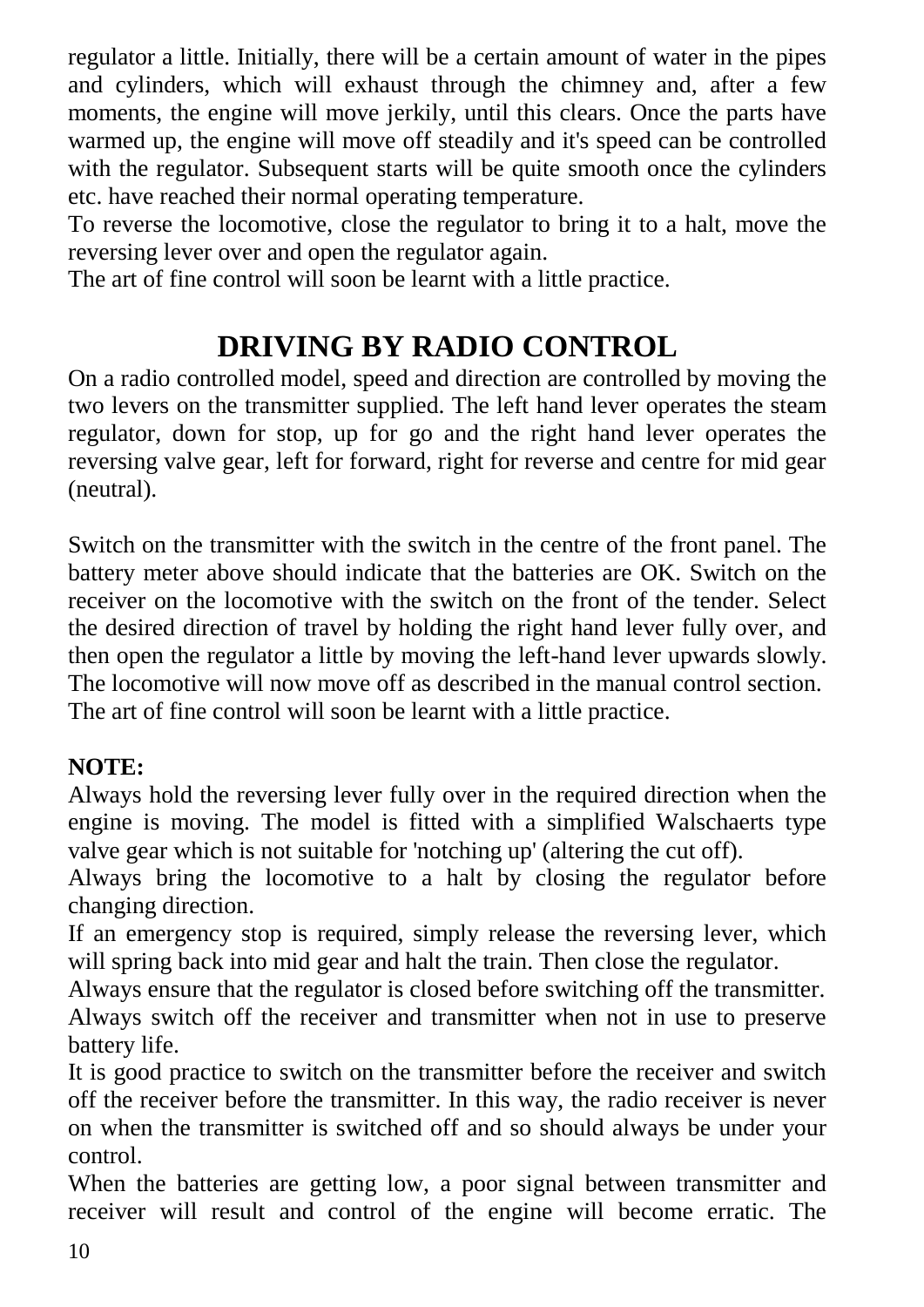transmitter batteries are housed in the back of the unit under a clip off panel. The receiver batteries are housed in the tender as described on page 3.

# **STORAGE BETWEEN OPERATING SESSIONS**

At the end of an operating session, it is good practice to clean the locomotive carefully with a clean soft cloth, and to oil all bright metal parts.

- Do not leave fuel in the gas tank. ×.
- Do not leave water in the boiler for long periods.  $\ast$
- Do not store in places where the temperature may drop below freezing  $\ast$ as water may still be present in the pipework.
- Ensure all controls are closed and the valve gear in mid gear. \*
- Ensure that radio control equipment is switched off and, if the engine is  $\ast$ not to be used for some time, remove all batteries.

Periodically it may be necessary to wash off all traces of dirt and old oil from the moving parts with paraffin (not thinners). This will remove any accumulations of dirt or grit. After washing with paraffin, leave to dry thoroughly overnight before re-oiling. It is most important that clean oil is applied and allowed to penetrate fully into all moving parts before the locomotive is run again. Manually moving the locomotive back and forth will assist in distributing the oil fully. Under normal operating conditions this procedure should not be required more than once or twice per year.

#### **ALTERING WHEEL GAUGE**

The wheels are set at the factory for the specified gauge however, for those who wish to alter this to run on other peoples railways or if you change the gauge of your track, they are easily reset with the aid of a conversion kit available separately.

The driving wheels are moveable on their axles and are locked in place by a small grub screw. They should be adjusted so that the "back to back" gauge supplied in the kit will just slip between their inner faces. Ensure that the wheels are evenly spaced relative to each side frame.

Do not over tighten the grub screws particularly on insulated wheels.

The tender wheels and axles are swapped for those of the required gauge by simply removing the keeper plate from the underside of the tender frame (two self tapping screws).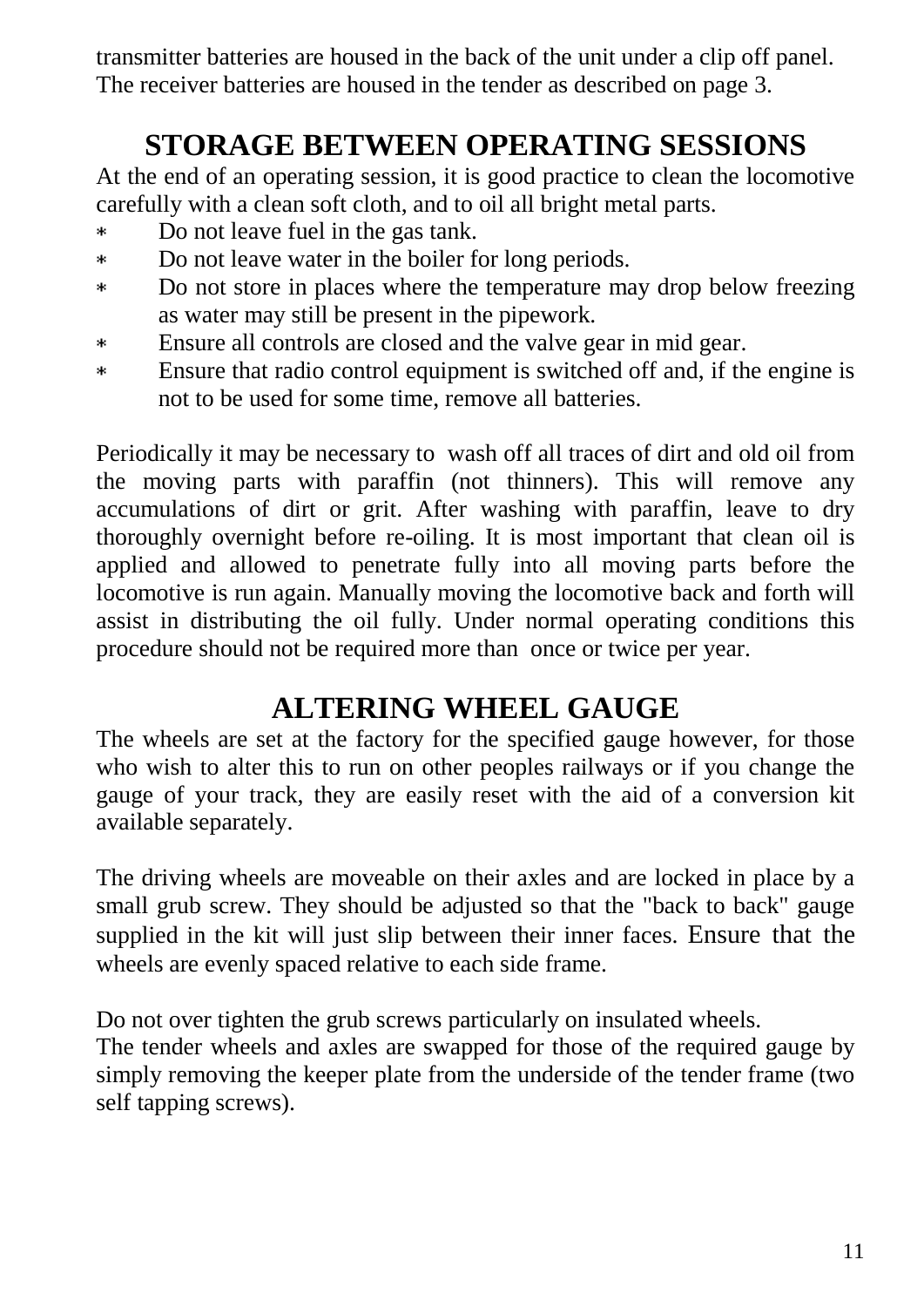# **TROUBLE SHOOTING & MAINTENANCE**

On a working model of this nature, it is important to keep all working parts well lubricated. With constant heating up, cooling down and the stresses of hard work, screws etc. can work loose so, it is good practice to check all fixings and cylinder screws regularly but remember, never over tighten.

#### **STEAM LEAKS**

The cylinders are fitted with 'O' rings in the glands sealing both piston and valve rods. These can be adjusted with a spanner if steam leaks develop. They should only be tightened just enough to stop the leak, as over tightening will affect the running of the model. Cylinder covers are fitted with gaskets and valve chests with 'O' rings . A little 'bubbling' of oil may sometimes occur around these and is quite normal, however, steam leaking past the gasket should be attended to. If 'nipping up' retaining screws does not stop a steam leak, a service kit is available which includes replacement gaskets and seals and full instructions for fitting. Valve chest screws on top of the cylinders are accessed by removal of the dummy cylinder cover which simply clips round the cylinder. Spring it gently out from the bottom and lift off the valve chest at the top.

#### **REGULATOR NOT SHUTTING (R/C models)**

The steam regulator seating and seal can, after a period of time become worn or compressed so that when the lever on the radio control is fully closed, the locomotive still moves. To overcome this, a trimmer is fitted to the transmitter. This is the small lever at the side of the main control lever and is set at the factory to the top of its slot. As wear takes place in the regulator, it can slowly be moved down the slot to compensate. When it reaches the bottom, it is time to reset it to the top and adjust the linkage between the servo and the regulator in the cab. If adjustment does not cure this problem, the internal '0' ring may be damaged and requires replacement. Contact the factory for further advice. Periodic oiling of the gland will help keep the regulator working freely. Place a spot of motor oil between the gland nut and the regulator arm and work the regulator a few times.

#### **RADIO CONTROL**

If the radio control gives problems, always check the batteries first and replace if in doubt. AA size batteries are used, four in the tender and eight in the transmitter. If problems occur whilst running the locomotive near other r/c engines, check that yours is on a different frequency.

To allow a number of locomotives to operate at the same time in close 12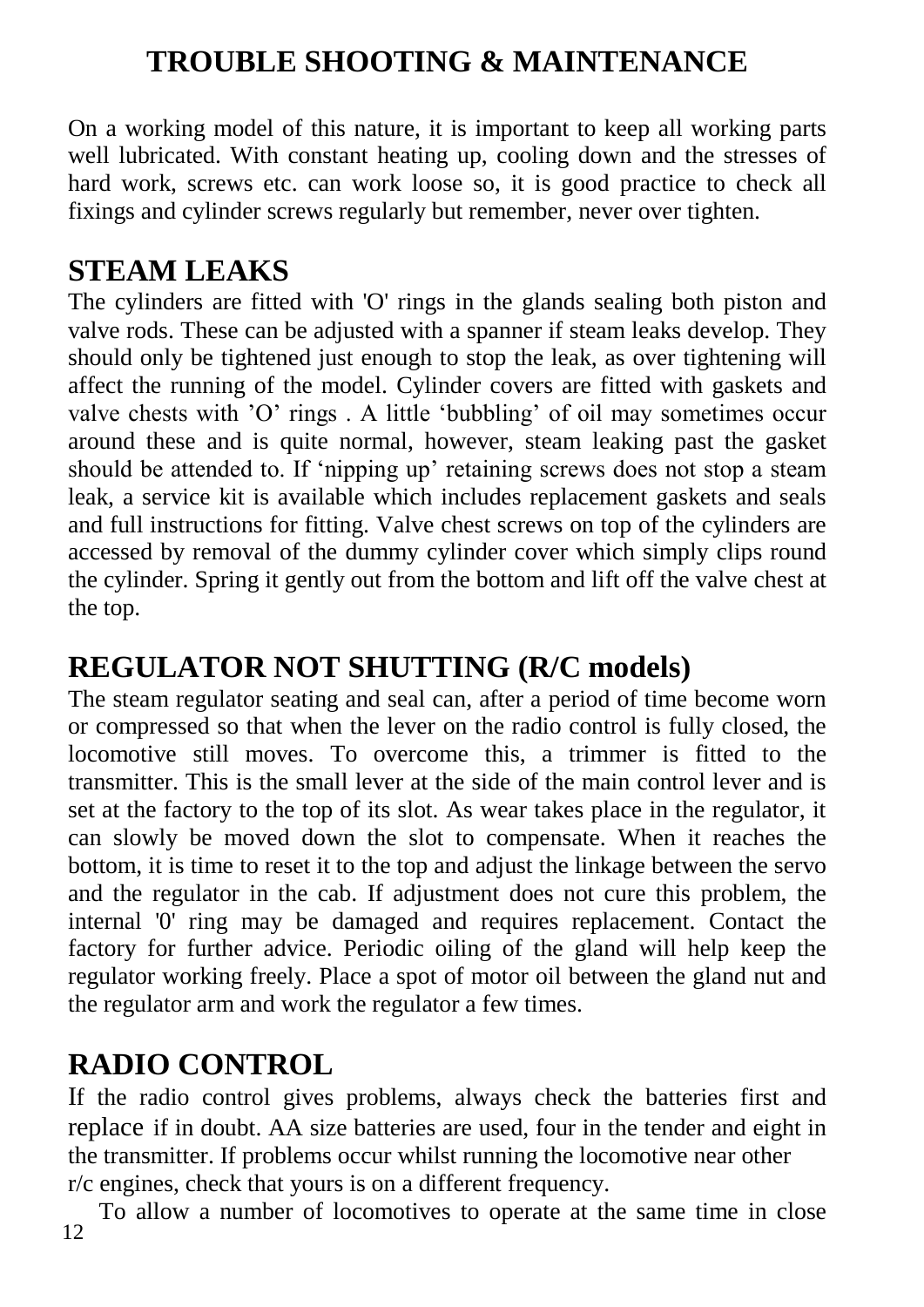proximity, a range of crystals are available for different frequencies, which can be purchased from any good model shop. Crystals operate in pairs, one in the transmitter and one in the receiver. They are clearly marked with the frequency and either TX or RX. When fitting, ensure that the one marked TX is fitted to the transmitter and RX to the receiver. Two radio systems are currently in use, 40MHz FM and 75MHz FM. **ROUNDHOUSE** now only use 75MHz FM sets for USA and CANADA. Ensure that the replacement crystals are of the correct type.

It is common practice with radio controlled sets to attach a white marker or label to the aerial with the frequency or band number clearly marked in black. For further details of the r/c equipment, refer to the manufacturers literature supplied.

### **GAS SYSTEM**

William locomotives are fitted with our 'FG' type gas burner, which is set up and fully tested at the factory.

This system is designed for use with Butane or Iso-Butane gas. Mixed gasses, i.e. Butane with a proportion of Propane mixed in, are available, and may be used if straight Butane is unavailable. These come in a variety of mixes ranging from 90/10 to 60/40 with one of the most common being 70/30. The figures refer to the proportions of the mix i.e. 70/30 contains 70% butane and 30% propane. If using mixed gasses, always choose the one with the largest proportion of butane. The addition of propane slightly alters the gasses properties. This can make the burner a little more difficult to light when cold or after filling the gas tank. Always open the regulator very slowly when lighting, and only just sufficient for ignition to take place. Opening too much too soon may extinguish the flame until the burner reaches normal operating temperature.

The tiny jet in these units can become blocked by small particles of dirt making the burner difficult to light, burn weakly at normal operating temperatures\*, burn in the smokebox or fail completely. If any of these should happen, clean out the jet as follows.

(\* On very cold days, a burner may start off burning weakly due to the temperature of the gas but should increase to its normal level as the engine warms up. This is quite normal)

Carefully, disconnect the gas pipe from the jet block using a 2BA spanner. **Note** when connecting or disconnecting the gas pipe and jet block, do not use excessive force. Always hold the end of the gas burner near the air holes to support it otherwise it is possible to cause damage by bending the body.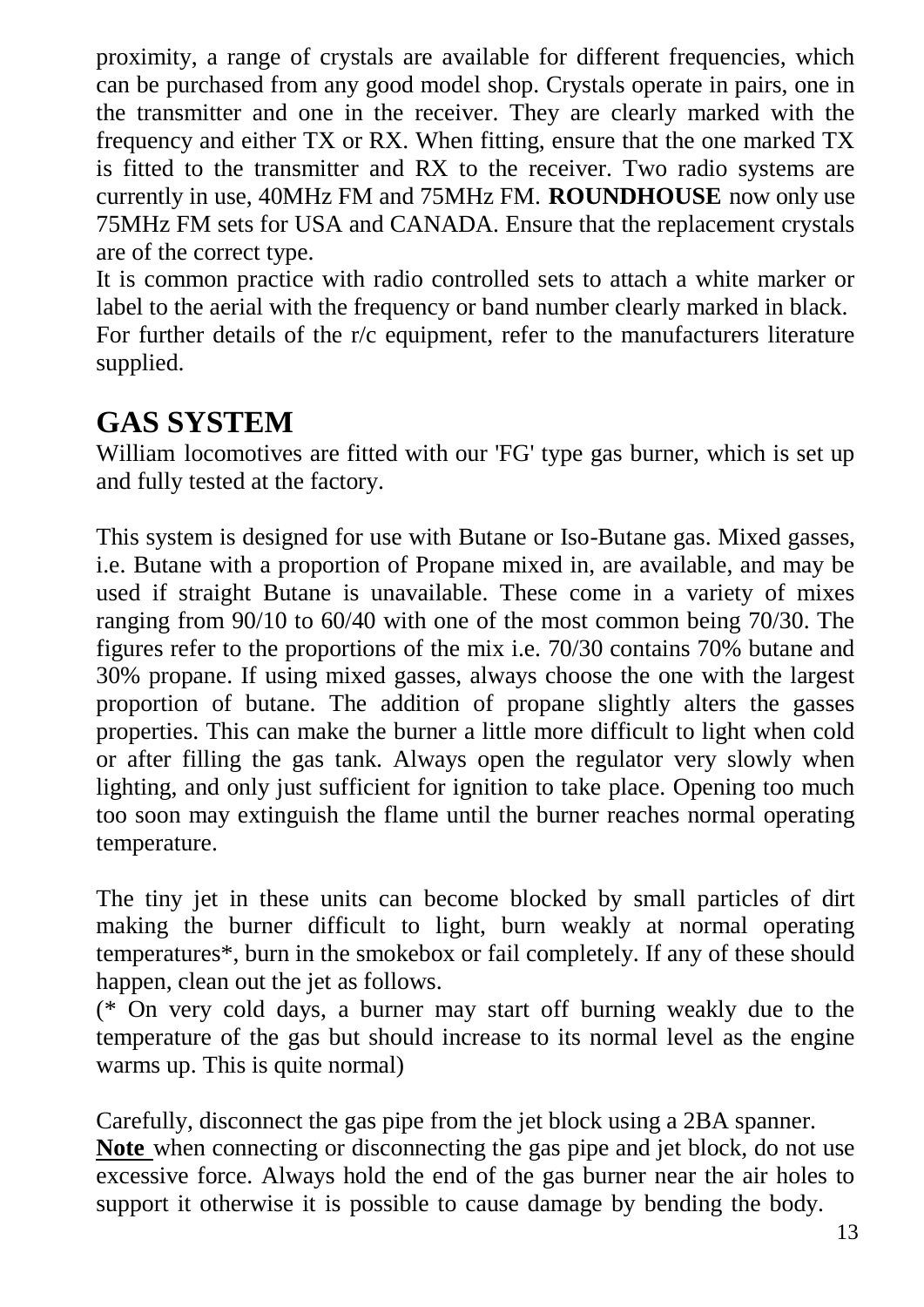Slacken the screw retaining the jet block and slide it out to the rear. Remove the jet from the jet block using a 4BA spanner. Wash out the jet in fast evaporating thinner (Cellulose or similar). Blow through the jet from the front, which should clear most blockages. Although the hole through the jet is tiny, if you hold it up to the light you should be able to see quite clearly if it is blocked or not. If in doubt, fit a new jet. A spare gas jet is included with the toolkit. Do not use wire to clean the jet as this can damage the precision hole and may upset the delicate balance of the gas system. Reassemble in the reverse order, putting a small amount of PTFE tape round the thread of the jet. Ensure all connections are tight. When re-positioning the jet block in the burner, ensure that it is pushed in as far as it will go.

The gas regulator has a spindle 'O' ring housed inside the body which may need lubrication from time to time if the control becomes 'spongy' in operation, making precise gas control difficult.

As stated in the lighting instructions on page 8, the full range of adjustment for normal burner operation is achieved within the first full rotation of the regulator knob, and it should only be unscrewed more than this for maintenance purposes and when the tank is empty, and their are no naked lights nearby.

To lubricate it, remove the knurled knob which is retained by a 4BA socket grub screw (.100" AF Allen key required) in the side.

Beneath the knob is a back-lash spring and white PTFE washer which will slide off the spindle.

Unscrew the hexagon retaining nut then screw the spindle out of the body. The 'O' ring can now be lubricated.

Replace the spindle followed by the retaining nut. Slide the white PTFE washer and backlash spring over the spindle and replace the knob. Note that the grub screw that holds the knob in place tightens into a groove near the end of the spindle.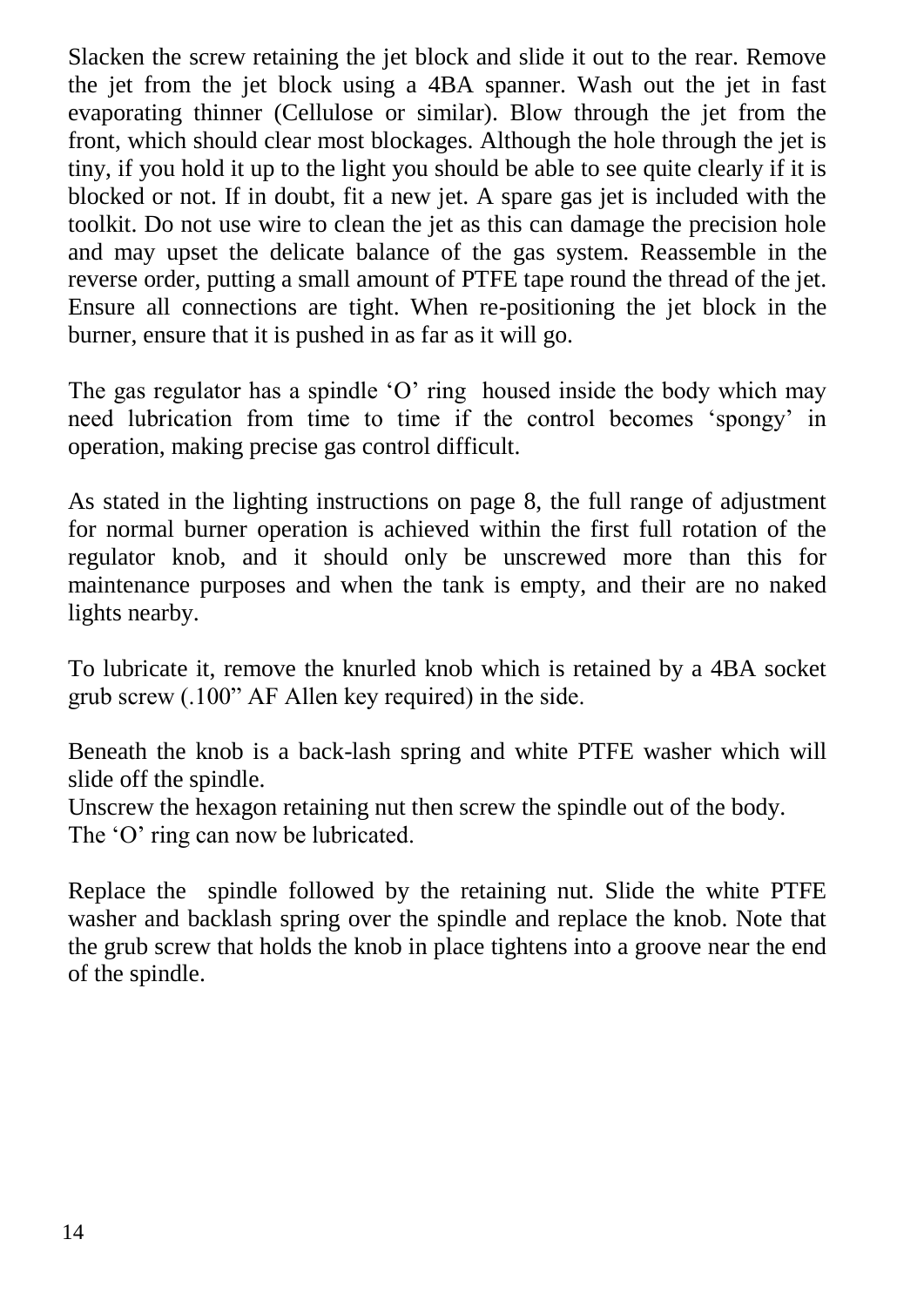# **Gas Burner**

1). Superheater Pipe. 2). Lubricator Pipe. 3). Gas Jet Block retaining screw. 4). Gas Jet. 5). Gas Jet Block. 6). Gas Pipe. 7). Gas Burner fixing screw. 8). Air Inlet Holes.